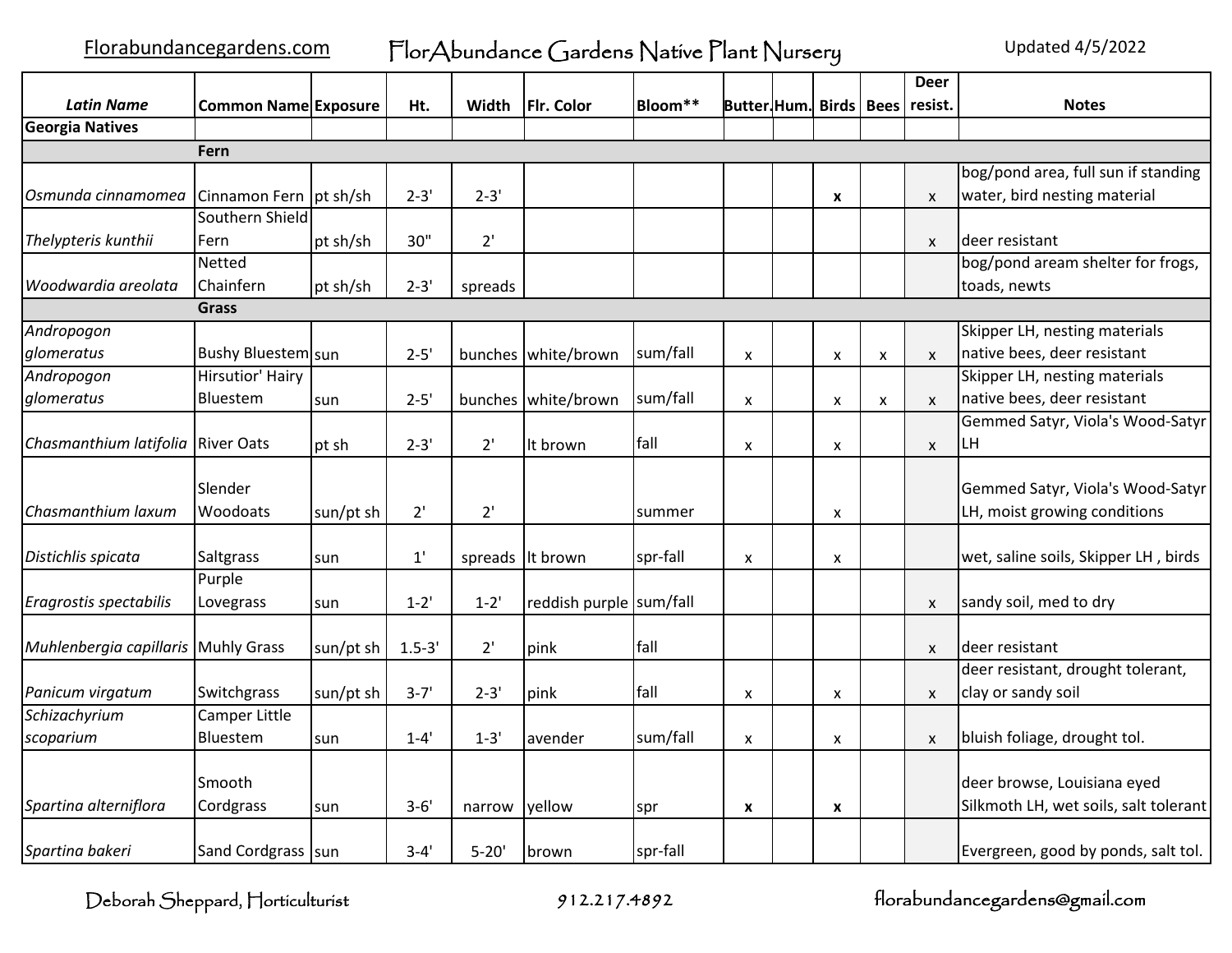Florabundancegardens.com FlorAbundance Gardens Native Plant Nursery Updated 4/5/2022

|                             |                             |           |            |               |             |          |                          |   |                           |   | <b>Deer</b>  |                                      |
|-----------------------------|-----------------------------|-----------|------------|---------------|-------------|----------|--------------------------|---|---------------------------|---|--------------|--------------------------------------|
| <b>Latin Name</b>           | <b>Common Name Exposure</b> |           | Ht.        | Width         | Flr. Color  | Bloom**  | <b>Butter Hum.</b> Birds |   |                           |   | Bees resist. | <b>Notes</b>                         |
|                             | Saltmeadow                  |           |            |               |             |          |                          |   |                           |   |              | shoreline stabilization plant, salt  |
| Spartina patens             | Cordgrass                   | sun       | $1 - 3'$   | spreads       | yellow      |          |                          |   | X                         |   |              | ltol.                                |
|                             | Seashore                    |           |            |               |             |          |                          |   |                           |   |              | shoreline stabilization plant, salt  |
| Sporobolus virginicus       | <b>Dropseed</b>             | sun       | $0.5 - 1'$ | spreads green |             |          |                          |   |                           |   |              | tol.                                 |
|                             | Eastern                     |           |            |               |             |          |                          |   |                           |   |              |                                      |
| Tripsacum dactyloides       | Gammagrass                  | sun/pt sh | $3 - 5'$   | 3'            | brown       | summer   | X                        |   | X                         |   |              | Byssus skippers LH                   |
| Uniola paniculata           | Sea Oats                    | sun       | $4 - 6'$   | spreads       | yellow      | spr-fall |                          |   | $\boldsymbol{\mathsf{x}}$ |   | $\mathsf{x}$ | used for dune stabilization          |
|                             | Sedge/Rush                  |           |            |               |             |          |                          |   |                           |   |              |                                      |
|                             | Pine Barren                 |           |            |               |             |          |                          |   |                           |   |              |                                      |
| Cyperus retrorsus           | Flatsedge                   | sun       | 18-20"     |               |             | sum/fall |                          |   | X                         |   |              | drought tolerant, takes sandy soil   |
| Dichromena colorata         | <b>Star Sedge</b>           | pt shade  | $1 - 3'$   |               | white       | spr-fall |                          |   |                           |   |              |                                      |
| Juncus effusus              | Soft Rush                   | sun       | $2 - 4'$   | clumps        | green/brown | sum/fall |                          |   | X                         |   |              | swamps, damp open ground             |
|                             |                             |           |            |               |             |          |                          |   |                           |   |              | moist peaty to sandy soil,           |
| Juncus marginatus           | <b>Grassleaf Rush</b>       | sun/pt sh | $2 - 3'$   | clumps        | brown       | spr-fall |                          |   |                           |   |              | freshwater marshes                   |
|                             | <b>Black Needle</b>         |           |            |               |             |          |                          |   |                           |   |              |                                      |
| Juncus roemerianus          | Rush                        | sun/pt sh | $3 - 5'$   | spreads       | brown       | sum/fall |                          |   | X                         |   |              | brackish and salt marshes,           |
|                             |                             |           |            |               |             |          |                          |   |                           |   |              | brackish water, can be aggressive    |
| Typha spp                   | Cattail                     | sun/pt sh | $5 - 10'$  | spreads       | brown       | spr/sum  |                          |   | X                         |   |              | in fresh h2o                         |
|                             | Perennial                   |           |            |               |             |          |                          |   |                           |   |              |                                      |
|                             | Butterfly                   |           |            |               |             |          |                          |   |                           |   |              | monarch, gray hairstreak, queen, and |
| Asclepias tuberosa          | Milkweed                    | sun       | $1 - 3'$   | $1 - 2'$      | orange      | sum      | X                        |   |                           |   | X            | milkweed tussock moth                |
|                             | Swamp                       |           |            |               |             |          |                          |   |                           |   |              |                                      |
| Asclepias incarnata         | Milkweed                    | sun       | $4 - 5'$   | $3 - 4'$      | pink        | sum/fall | X                        |   |                           |   | X            | nectar and LH Monarch                |
|                             | White Swamp                 |           |            |               |             |          |                          |   |                           |   |              | needs wet or contantly moist soil,   |
| Asclepias perennis          | Milkweed                    | sun/pt sh | $1 - 3'$   | 1'            | white/pink  | sum/fall | X                        |   |                           | X | X            | special value to bees                |
| Ampelaster                  |                             |           |            |               |             |          |                          |   |                           |   |              |                                      |
| carolinianus                | <b>Climbing Aster</b>       | sun/pt sh | $5 - 9'$   | 3 to 4'       | blue        | fall     | X                        |   | X                         |   |              | nectar source                        |
|                             | White Wild                  |           |            |               |             |          |                          |   |                           |   |              | special value to native and bumble   |
| Baptisia alba               | Indigo                      | sun/shade | $2 - 3'$   | 2'            | white       | spring   |                          | X |                           | X | X            | lbees                                |
|                             | Sea Oxeye                   |           |            |               |             |          |                          |   |                           |   |              |                                      |
| <b>Borrichia frutescens</b> | Daisy                       | sun       | $3 - 4'$   | $1 - 3'$      | yellow      | yr round | X                        |   | X                         | X |              | salt tolerant                        |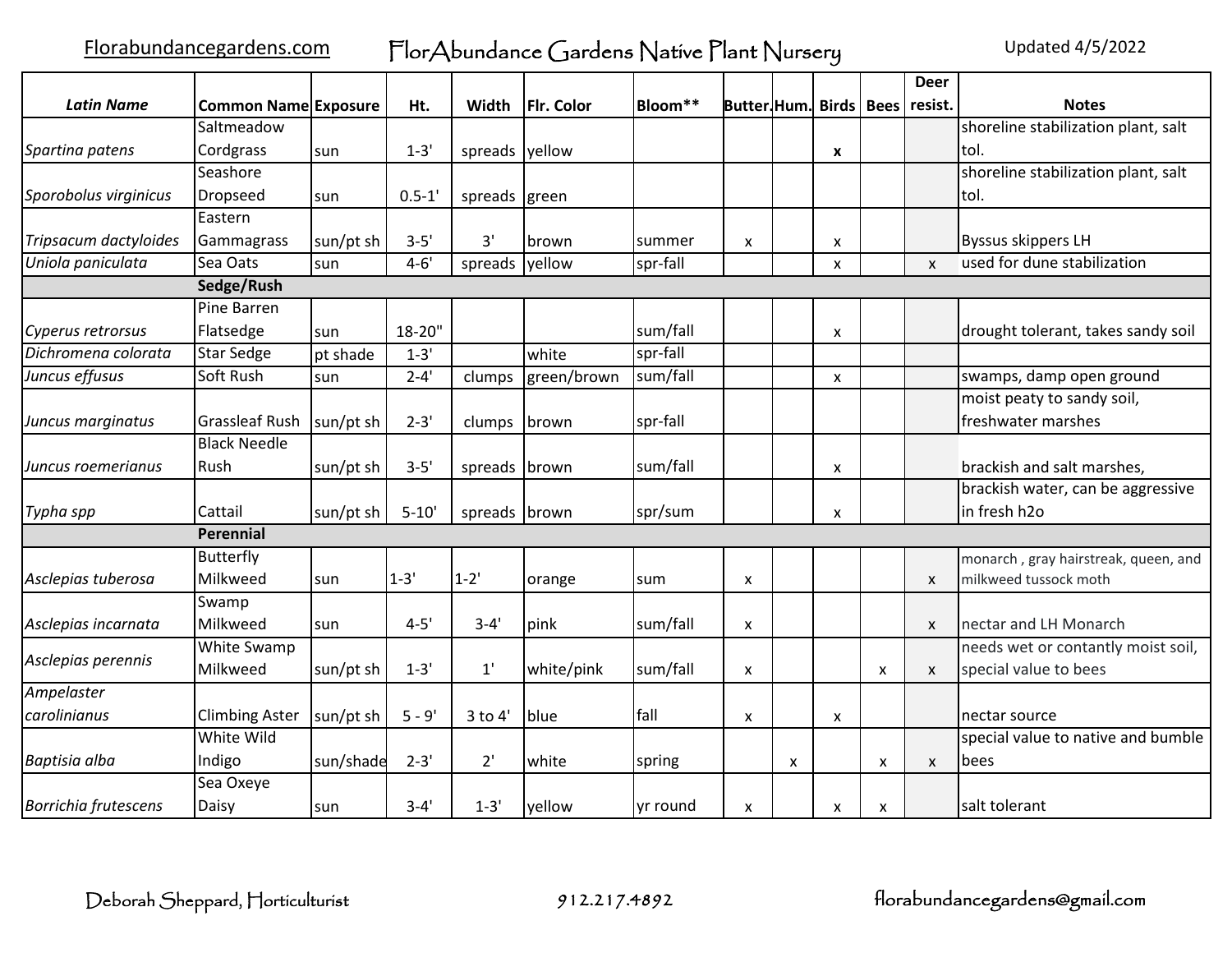|                           |                               |                       |          |                |                    |             |                                    |   |                  |                           | <b>Deer</b>  |                                                                                                    |
|---------------------------|-------------------------------|-----------------------|----------|----------------|--------------------|-------------|------------------------------------|---|------------------|---------------------------|--------------|----------------------------------------------------------------------------------------------------|
| <b>Latin Name</b>         | <b>Common Name Exposure</b>   |                       | Ht.      | Width          | <b>Fir. Color</b>  | Bloom**     | Butter Hum. Birds   Bees   resist. |   |                  |                           |              | <b>Notes</b>                                                                                       |
|                           |                               |                       |          |                |                    |             |                                    |   |                  |                           |              | Brazilian skipper LH, nectar source,                                                               |
|                           |                               |                       |          |                |                    |             |                                    |   |                  |                           |              | swamp margins, freshwater                                                                          |
| Canna flaccida            | <b>Golden Canna</b>           | pt sh/sh              | $3 - 4'$ | $3 - 5'$       | yellow             | summer      | x                                  | X |                  |                           |              | marshes                                                                                            |
| Conoclinium               |                               |                       |          |                |                    |             |                                    |   |                  |                           |              | special value to native bees,                                                                      |
| coelestinum               | Blue Mistflower sun/pt sh     |                       | 3'       | spreads blue   |                    | fall        | x                                  | X | X                | X                         |              | attracts predatory insects                                                                         |
|                           | Lg Flowered                   |                       |          |                |                    |             |                                    |   |                  |                           |              |                                                                                                    |
| Coreopsis grandiflora     | Coreorpsis                    | sun/pt sh             | 3'       | $2 - 3'$       | yellow             | spring      | x                                  |   | X                |                           |              | nectar source, self seeds                                                                          |
|                           | Lanceleaf                     |                       |          |                |                    |             |                                    |   |                  |                           |              | special value to native bees &                                                                     |
| Coreopsis lanceolata      | <b>Tickseed</b>               | sun/pt sh             | $2 - 3'$ | $2 - 3'$       | yellow             | spr/sum     | X                                  |   |                  | $\boldsymbol{\mathsf{x}}$ | $\mathsf{x}$ | butterflies, self seeds                                                                            |
|                           | Savannah                      |                       |          |                |                    |             |                                    |   |                  |                           |              |                                                                                                    |
| Coreopsis linifolia       | coreopsis                     | sun/pt sh             | 3'       | $2 - 3'$       | yellow             | fall        | X                                  |   | X                |                           | X            | nectar source                                                                                      |
| Coreopsis                 |                               |                       |          |                |                    |             |                                    |   |                  |                           |              |                                                                                                    |
| leavenworthii             | <b>Tickseed</b>               | sun/pt sh             | $2 - 3'$ | $1 - 2'$       | yellow             | summer      | X                                  |   | $\boldsymbol{x}$ |                           | X            | self seeding, nectar source                                                                        |
| Coreopsis integrifolia    | Fringeleaf<br><b>Tickseed</b> | sun/pt sh $ 1.5-2.5 $ |          | spreads yellow |                    | It sum/fall | X                                  |   |                  | X                         | $\mathsf{x}$ | likes moist soil, native to<br>blackwater stream banks & flood<br>plains of coastal GA, threatened |
|                           | E. Purple                     |                       |          |                |                    |             |                                    |   |                  |                           |              | special value to native bees &                                                                     |
| Echinacea purpurea        | Coneflower                    | sun/pt sh             | $2 - 4'$ | $2 - 3'$       | purple             | summer      | x                                  | X | X                |                           | X            | butterflies, self seeds                                                                            |
| Elephantopus              |                               |                       |          |                |                    |             |                                    |   |                  |                           |              |                                                                                                    |
| tomentosa                 | Elephant's Foot pt sh         |                       | 2'       | 2'             | purple             | fall        | x                                  | X | X                |                           |              | nectar source                                                                                      |
| Eupatorium species        | Common<br><b>Boneset</b>      | sun/pt sh             | $4 - 6'$ | $3 - 4'$       | white              | sum/fall    | $\boldsymbol{\mathsf{x}}$          |   |                  | X                         |              | likes moist soil, medicinal uses                                                                   |
| Eutrochium purpureum      | Joe Pye Weed                  | sun/pt sh             | $3 - 6'$ | $2 - 3'$       | purple             | sum/fall    | X                                  |   |                  | $\boldsymbol{\mathsf{x}}$ | $\mathsf{x}$ | likes moist, well-drained soil                                                                     |
|                           | Slender                       |                       |          |                |                    |             |                                    |   |                  |                           |              | special value to native bees. needs                                                                |
| Euthamia caroliniana      | Goldentop                     | sun/pt sh             | $1 - 3'$ | $1 - 2'$       | yellow             | fall/win    | X                                  |   |                  | X                         |              | moist soil                                                                                         |
| Gaillardia pulchella      | Indian Blanket                | sun/pt sh             | $1 - 2'$ | $2 - 3'$       | red and yellow sum |             | x                                  |   |                  | $\boldsymbol{\mathsf{x}}$ | X            | special value to native bees &<br>butterflies                                                      |
| <b>Helianthus</b>         | Swamp                         |                       |          |                |                    |             |                                    |   |                  |                           |              | nectar source, special value to                                                                    |
| angustifolius             | Sunflower                     | sun/shade             | $2 - 9'$ | spreads yellow |                    | fall        | x                                  | X | X                |                           | X            | native bees, bog or pond area                                                                      |
| <b>Helianthus debilis</b> | Dune<br>Sunflower             | sun                   | $2 - 4'$ | $2 - 4'$       | yellow             | sum/fall    |                                    |   | X                | X                         |              | Sandy soils, Native Bees, spreads                                                                  |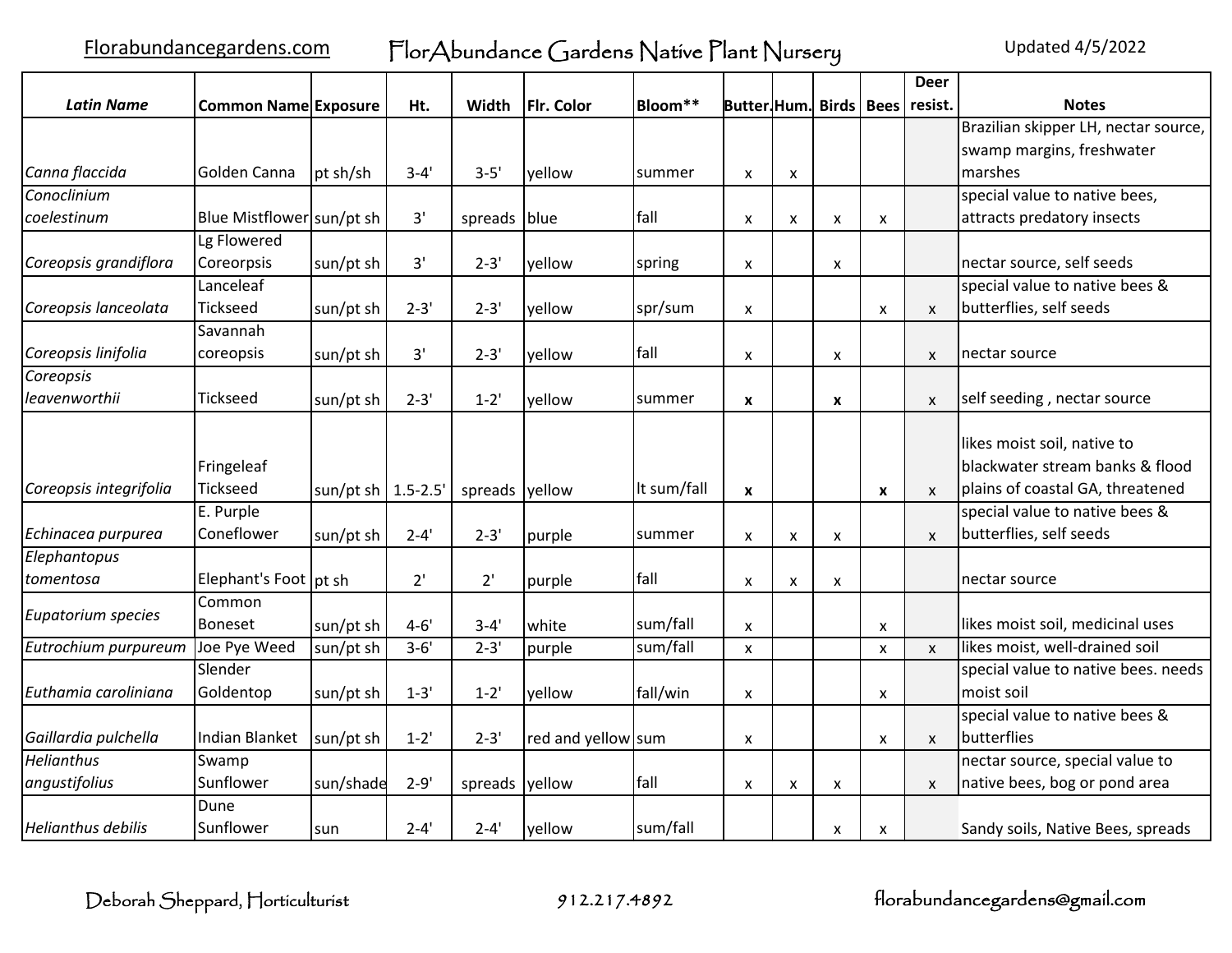Florabundancegardens.com FlorAbundance Gardens Native Plant Nursery Updated 4/5/2022

|                              |                             |              |            |          |                |            |                          |                           |                    |                    | <b>Deer</b>  |                                 |
|------------------------------|-----------------------------|--------------|------------|----------|----------------|------------|--------------------------|---------------------------|--------------------|--------------------|--------------|---------------------------------|
| <b>Latin Name</b>            | <b>Common Name Exposure</b> |              | Ht.        | Width    | Flr. Color     | Bloom**    | Butter Hum. Birds   Bees |                           |                    |                    | resist.      | <b>Notes</b>                    |
|                              | Rayless                     |              |            |          |                |            |                          |                           |                    |                    |              |                                 |
| <b>Helianthus radula</b>     | Sunflower                   | sun          | $3 - 4'$   | 1'       | maroon         | sum/fall   | X                        |                           |                    | X                  |              | sandy soils                     |
|                              | Pineland                    |              |            |          |                |            |                          |                           |                    |                    |              |                                 |
| <b>Hibiscus aculeatus</b>    | <b>Hibiscus</b>             | sun/pt sha   | $3 - 6'$   |          | white          | sum/fall   |                          |                           |                    |                    |              |                                 |
|                              | <b>Scarlet Rose</b>         |              |            |          |                |            |                          |                           |                    |                    |              | nectar source, swamps, marshes, |
| <b>Hibiscus coccineus</b>    | Mallow                      | sun/pt sh    | $6 - 8'$   | $3 - 4'$ | red            | sum/fall   | x                        | X                         | X                  |                    |              | ditches                         |
|                              | <b>Giant Rose</b>           |              |            |          |                |            |                          |                           |                    |                    |              | nectar source, swamps, marshes, |
| <b>Hibiscus grandiflorus</b> | Mallow                      | sun/pt sh    | $6 - 8'$   | $4 - 5'$ | pink           | sum/fall   | X                        | X                         | $\pmb{\times}$     |                    |              | ditches                         |
|                              | Crimsoneyed                 |              |            |          |                |            |                          |                           |                    |                    |              |                                 |
|                              | or Swamp                    |              |            |          |                |            |                          |                           |                    |                    |              |                                 |
| <b>Hibiscus moscheutos</b>   | Rosemallow                  | sun/pt sh    | $4 - 7'$   | $2 - 4'$ | pink           | sum/fall   | x                        | X                         |                    | X                  |              | lmoist soil                     |
| Hypericum myrtifolium        | St. John's-wort             | <b>I</b> sun | $1 - 3'$   | $3 - 6'$ | yellow         | spr/sum    |                          |                           |                    |                    |              |                                 |
|                              | Southern Blue               |              |            |          |                |            |                          |                           |                    |                    |              |                                 |
| Iris virginica               | Flag                        | sun/pt sh    | $2 - 2.5'$ | $1 - 2'$ | It blue/purple | <b>spr</b> | X                        | X                         |                    |                    | X            | Imoist soil                     |
|                              | Seashore                    |              |            |          |                |            |                          |                           |                    |                    |              |                                 |
| Kosteletzkya virginica       | Mallow                      | sun/pt sh    | $3 - 4'$   | 3'4'     | pink           | sum/fall   | x                        | X                         | X                  |                    |              | nectar source                   |
|                              |                             |              |            |          |                |            |                          |                           |                    |                    |              | nectar source, special value to |
| Liatris spicata*             | <b>Blazing Star</b>         | sun          | $3 - 4.5'$ | 2'       | purple         | spring     | x                        | X                         | X                  |                    | X            | native and bumble bees          |
| Lobelia cardinalis           | <b>Cardinal Flower</b>      | sun/shade    | $2 - 6'$   | $1 - 2'$ | red            | sum/fall   |                          | X                         |                    |                    | $\mathsf{x}$ | needs moist to wet soil         |
|                              | Narrowleaf                  |              |            |          |                |            |                          |                           |                    |                    |              |                                 |
| Ludwigia linearis            | Primrose                    | sun/pt sh    | $1 - 2'$   |          | yellow         | summer     |                          |                           |                    |                    |              | fresh water aquatic plant       |
|                              |                             |              |            |          |                |            |                          |                           |                    |                    |              | nectar source, special value to |
| Monarda didyma*              | <b>Red Bergamot</b>         | sun/shade    | $2 - 4'$   | 3'       | red            | summer     | x                        | X                         | X                  | X                  | $\mathsf{x}$ | native and bumble bees          |
|                              | Wild                        |              |            |          |                |            |                          |                           |                    |                    |              | nectar source, special value to |
| Monarda fistulosa            | Bergamont                   | sun/shade    | $2 - 4'$   | 3'       | lavender       | spring     | x                        | $\boldsymbol{\mathsf{x}}$ | $\pmb{\mathsf{X}}$ | X                  | $\mathsf{x}$ | native and bumble bees          |
|                              | Spotted                     |              |            |          |                |            |                          |                           |                    |                    |              | nectar source, special value to |
| Monarda punctata             | Beebalm                     | sun/shade    | $2 - 4'$   | 3'       | pink           | fall       | x                        | X                         | $\pmb{\times}$     | $\pmb{\mathsf{x}}$ | X            | native, bumble & honey bees     |
|                              | Evening                     |              |            |          |                |            |                          |                           |                    |                    |              | nectar source, special value to |
| Oenothera biennis            | Primrose                    | sun/pt sh    | $3 - 5''$  | $2 - 3'$ | yellow         | summer     |                          | X                         | X                  | X                  |              | native bees                     |
| Penstemon australis          | Beardtongue                 | sun/pt sh    | $1 - 3'$   | 1'       | pink/purple    | spr/sum    |                          |                           |                    | $\mathsf{x}$       |              | special value to native bees    |
|                              | <b>Fall Obedient</b>        |              |            |          |                |            |                          |                           |                    |                    |              |                                 |
| Physostegia virginiana       | Plant                       | sun/pt sh    | $3 - 5'$   | $2 - 3'$ | lavender       | Fall       | x                        | X                         | X                  |                    | X            | nectar source, deer resistant   |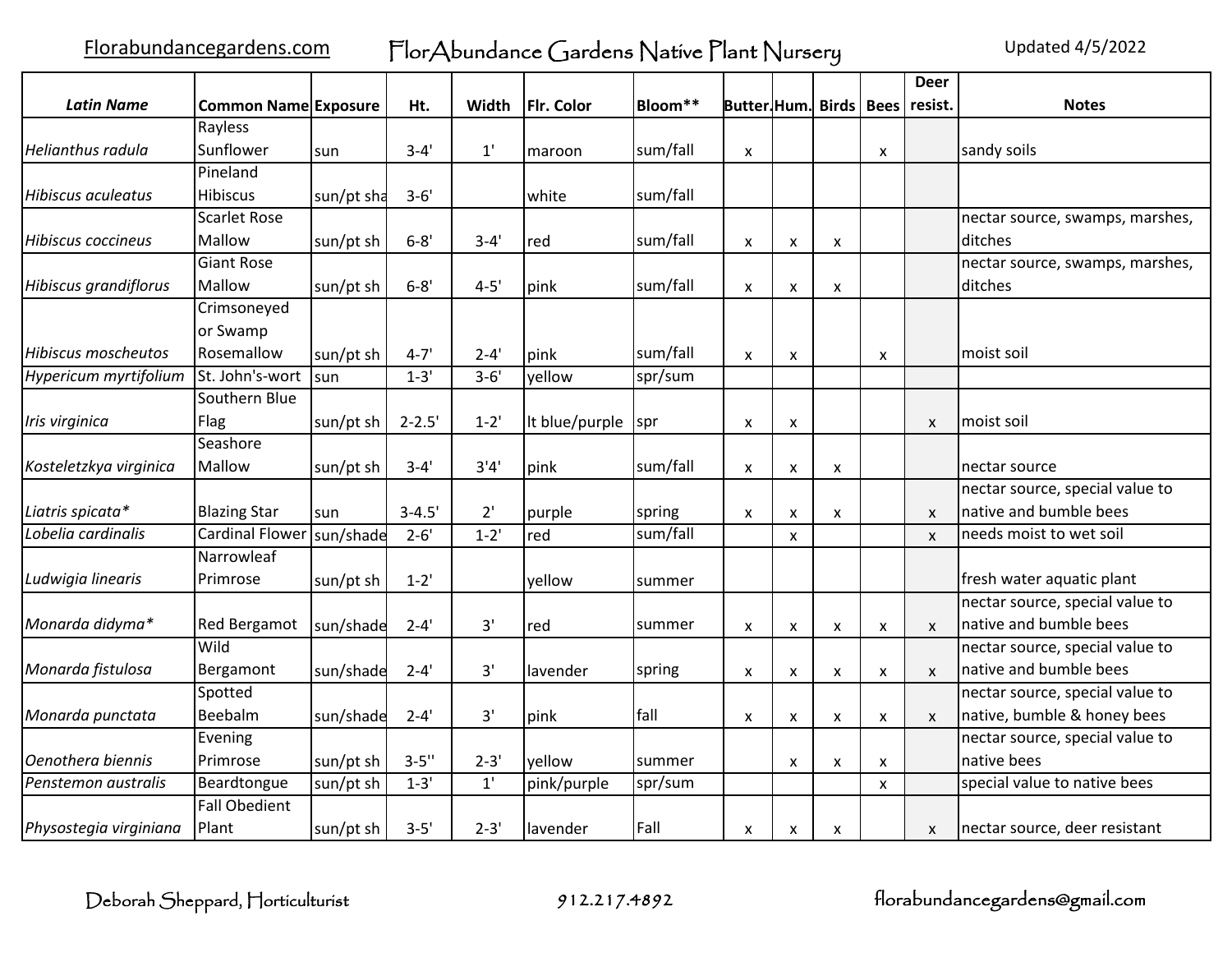|                          |                             |            |              |              |                        |          |                           |                    |                    |                    | <b>Deer</b>        |                                     |
|--------------------------|-----------------------------|------------|--------------|--------------|------------------------|----------|---------------------------|--------------------|--------------------|--------------------|--------------------|-------------------------------------|
| <b>Latin Name</b>        | <b>Common Name Exposure</b> |            | Ht.          | Width        | Flr. Color             | Bloom**  | Butter.Hum.               |                    | <b>Birds</b>       | <b>Bees</b>        | resist.            | <b>Notes</b>                        |
| Pycnanthemum             |                             |            |              |              |                        |          |                           |                    |                    |                    |                    | fragrant, edible, like moist, well- |
| muticum                  | Mountain Mint sun/pt sh     |            | $3 - 4'$     | $2 - 3'$     | white                  | fall     | X                         |                    |                    | $\mathsf{x}$       | $\mathsf{x}$       | drained soil                        |
|                          | <b>Black Eyed</b>           |            |              |              |                        |          |                           |                    |                    |                    |                    |                                     |
| Rudbeckia hirta          | Susan                       | sun/pt sh  | $2 - 4'$     | $2 - 3'$     | yellow                 | fall     | X                         | X                  | X                  |                    | $\mathsf{x}$       | nectar source, deer resistant       |
|                          | Cut leaf                    |            |              |              |                        |          |                           |                    |                    |                    |                    | nectar source, deer resistant,      |
| Rudbeckia lacinata       | Coneflower                  | sun/pt sh  | $3 - 12'$    | $2 - 3'$     | yellow                 | fall     | X                         | X                  | X                  |                    | X                  | spreads                             |
|                          | Browneyed                   |            |              |              |                        |          |                           |                    |                    |                    |                    |                                     |
| Rudbeckia triloba        | Susan                       | sun/pt sh  | $2 - 5'$     | $2 - 3'$     | yellow                 | sum/fall | X                         |                    | X                  | x                  |                    | great nectar source                 |
|                          | Orange                      |            |              |              |                        |          |                           |                    |                    |                    |                    | great nectar source, special value  |
| Rudbeckia fulgida        | Coneflower                  | sun        | $1 - 3'$     | $2 - 3'$     | Yellow/orange sum/fall |          |                           |                    | X                  | x                  |                    | to native bees                      |
| Ruellia caroliniensis    | <b>Wild Petunia</b>         | sun/pt sh  | $1 - 2'$     | $1 - 2'$     | blue                   | summer   | $\pmb{\times}$            | $\pmb{\mathsf{X}}$ | $\mathsf{x}$       |                    | $\pmb{\mathsf{X}}$ |                                     |
| Salvia azurea            | <b>Big Blue Salvia</b>      | sun        | $3 - 4'$     | $2 - 3'$     | It blue                | summer   | X                         | X                  |                    | $\pmb{\times}$     | X                  |                                     |
| Salvia coccinea          | <b>Scarlet Sage</b>         | sun/pt sh  | $2 - 4'$     | $2 - 4'$     | red                    | sum/fall | X                         | X                  |                    | $\mathsf{x}$       | X                  | nectar source, deer resistant       |
| Salvia lyrata            | Lyre Leaf Sage              | sun/pt sh  | $1 - 2'$     | $2 - 4'$     | purple                 | summer   | X                         | $\pmb{\mathsf{x}}$ |                    |                    | $\pmb{\times}$     | nectar source                       |
| Saururus cernuus         | Lizard's Tail               | pt sh/shad | $1 - 3'$     |              | white                  | spr/sum  |                           |                    | $\pmb{\mathsf{X}}$ |                    |                    | valued by wood ducks                |
|                          |                             |            |              |              |                        |          |                           |                    |                    |                    |                    |                                     |
| Scutellaria integrifolia | Helmet Scullcap sun/shade   |            | $1 - 2'$     | $2 - 4'$     | blue                   | spring   | X                         |                    |                    |                    |                    |                                     |
| Silene regia*            | <b>Royal Catchfly</b>       | sun/shade  | $3 - 5'$     | $2 - 3'$     | red                    | summer   | X                         | $\pmb{\mathsf{X}}$ | $\pmb{\mathsf{X}}$ |                    |                    |                                     |
| Sisyrinchium             |                             |            |              |              |                        |          |                           |                    |                    |                    |                    |                                     |
| angustifolium            | Blue Eyed Grass sun/pt sh   |            | $1^{\prime}$ | $1^{\prime}$ | blue/purple            | spring   | $\boldsymbol{\mathsf{x}}$ |                    | X                  |                    |                    | ground cover to replace grass       |
| Solidago altissima       | Tall Goldenrod              | sun/pt sh  | $2 - 6'$     | spreads      | dk yellow              | summer   | X                         |                    |                    | $\pmb{\mathsf{X}}$ | X                  | will tolerate dry soil              |
|                          |                             |            |              |              |                        |          |                           |                    |                    |                    |                    | great nectar source, special value  |
|                          | Seaside                     |            |              |              |                        |          |                           |                    |                    |                    |                    | to native and bumble bees,          |
| Solidago sempervirens    | Goldenrod                   | sun        | $3 - 5'$     | $2 - 4'$     | yellow                 | fall     | X                         |                    | X                  |                    | X                  | attracts predatory insects          |
| Spigelia marilandica     | <b>Indian Pink</b>          | pt shade   | $1 - 3'$     |              | red/yellow             | spr/sum  |                           | $\mathsf{x}$       |                    |                    |                    | bog or pond area                    |
| Stokesia laevis*         | <b>Stokes Aster</b>         | sun/pt sh  | $2 - 3'$     | $2 - 3'$     | blue                   | spring   | X                         | X                  | X                  |                    |                    | nectar source                       |
|                          | <b>White Stokes</b>         |            |              |              |                        |          |                           |                    |                    |                    |                    |                                     |
| Stokesia laevis 'alba'*  | Aster                       | sun/pt sh  | $2 - 3'$     | $2 - 3'$     | white                  | spring   | x                         | X                  | X                  |                    |                    | nectar source                       |
|                          | Smooth                      |            |              |              |                        |          |                           |                    |                    |                    |                    | special value to native and bumble  |
| Tradescantia ohiensis    | Spiderwort                  | sun/pt sh/ | $1 - 3'$     |              | blue                   | spr/sum  | X                         |                    |                    |                    | $\mathsf{x}$       | bees, nectar source                 |
|                          |                             |            |              |              |                        |          |                           |                    |                    |                    |                    | nectar source, Gray Hairstreak &    |
|                          | Yellow                      |            |              |              |                        |          |                           |                    |                    |                    |                    | Summer Azure LH, special value to   |
| Verbesina occidentalis   | Wingstem                    | sun/pt sh  | $3 - 5'$     | $3 - 4'$     | yellow                 | fall     | X                         | X                  | X                  |                    |                    | native, bumble & honey bees         |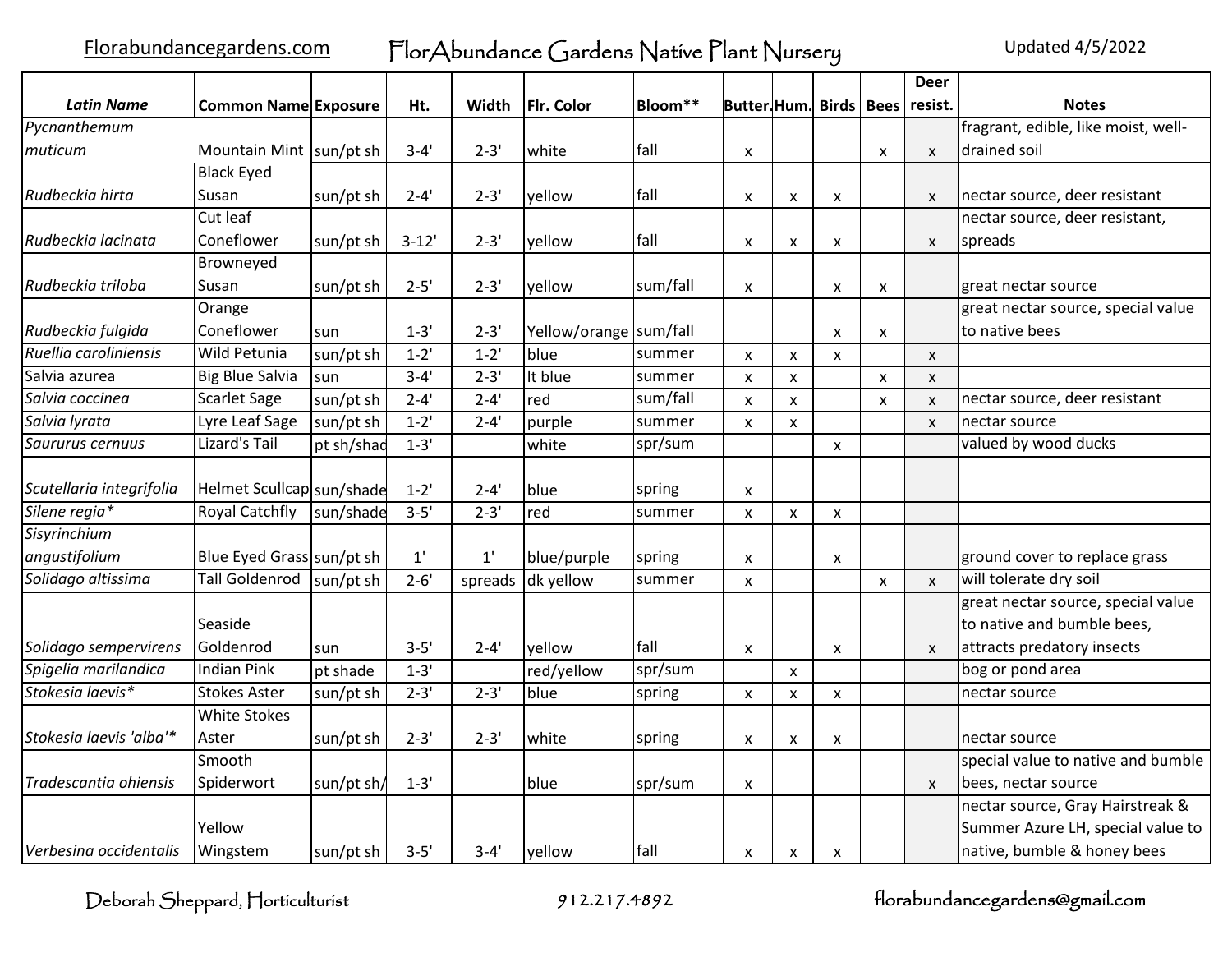Florabundancegardens.com FlorAbundance Gardens Native Plant Nursery Updated 4/5/2022

|                              |                             |            |            |           |                        |             |                                    |                           |              |   | <b>Deer</b>    |                                        |
|------------------------------|-----------------------------|------------|------------|-----------|------------------------|-------------|------------------------------------|---------------------------|--------------|---|----------------|----------------------------------------|
| <b>Latin Name</b>            | <b>Common Name Exposure</b> |            | Ht.        | Width     | Flr. Color             | Bloom**     | Butter Hum. Birds   Bees   resist. |                           |              |   |                | <b>Notes</b>                           |
|                              | White                       |            |            |           |                        |             |                                    |                           |              |   |                |                                        |
| Verbesina virginica          | Crowbeard                   | sun/pt sh  | $3 - 5'$   | $3 - 4'$  | white                  | fall        | X                                  | X                         | X            |   |                |                                        |
| Vernonia angustifolia        | <b>Tall Ironweed</b>        | sun/pt sh  | $4 - 6'$   | $3 - 4'$  | purple                 | sum/fall    | X                                  | $\boldsymbol{\mathsf{x}}$ | $\pmb{\chi}$ |   | $\pmb{\times}$ |                                        |
|                              | <b>Shrub</b>                |            |            |           |                        |             |                                    |                           |              |   |                |                                        |
|                              |                             |            |            |           |                        |             |                                    |                           |              |   |                | nectar source, Monarch migration       |
| <b>Baccharis halimifolia</b> | Salt bush                   | sun/pt sh  | $6 - 8'$   | $4 - 6'$  | white                  | fall        | $\boldsymbol{\mathsf{x}}$          |                           | X            | X |                | nectar                                 |
|                              |                             |            |            |           |                        |             |                                    |                           |              |   |                |                                        |
|                              |                             |            |            |           |                        |             |                                    |                           |              |   |                | nectar source, can be pruned           |
| Callicarpa americana         | Beautyberry<br>Carolina     | sun/shade  | $4 - 8'$   | $4 - 6'$  | purple fruit           | fall        | X                                  |                           | X            |   |                | severely right before spring growth    |
|                              |                             |            |            |           |                        |             |                                    |                           |              |   |                |                                        |
| Calycanthus floridus         | Spicebush                   | pt sh/sh   | $6 - 8'$   | $5 - 8'$  | dk red                 | spring      |                                    |                           |              |   | X              |                                        |
|                              |                             |            |            |           |                        |             |                                    |                           |              |   |                | fragrant, likes sandy well-drained     |
| Calamintha georgiana         | Georgia Savory              | sun/pt sha | $1 - 2'$   | $2 - 3'$  | purple                 | spring/fall | X                                  |                           |              | X |                | soil                                   |
|                              | <b>Beach</b>                |            |            |           |                        |             |                                    |                           |              |   |                | fragrant, likes sandy well-drained     |
| Conradina canescens          | Rosemary                    | sun        | $2 - 4'$   | $2 - 4'$  | It. lavendar           | spr/fall    | $\pmb{\times}$                     |                           |              | X |                | soil                                   |
|                              |                             |            |            |           |                        |             |                                    |                           |              |   |                | Seeds are poisonous to humans if       |
| Erythrina herbacea           | <b>Coral Bean</b>           | sun/pt sh  | $6 - 12'$  |           | red                    | spr/lt win  |                                    | X                         |              |   |                | eaten.                                 |
|                              | <b>Oakleaf</b>              |            |            |           |                        |             |                                    |                           |              |   |                | Lovely drooping large white            |
|                              | Hydrangea                   |            |            |           |                        |             |                                    |                           |              |   |                | flowers fade to pink, fall color, nice |
| Hydrangea quercifolia        | 'Snowflake'                 | pt sh/shad | $6 - 8'$   | $6 - 8'$  | white                  | sum/fall    | X                                  |                           | X            |   |                | bark                                   |
|                              |                             |            |            |           |                        |             |                                    |                           |              |   |                | Holly Azure LH, special value to       |
| Ilex glabra                  | Inkberry                    | pt shade   | 12'        | $2 - 4'$  | white                  | sum/fall    |                                    |                           | X            |   | X              | honey bees                             |
| <b>Illicium floridanum</b>   | Florida Anise               | shade      | $10 - 15'$ | $8 - 10'$ | maroon                 | sum/fall    |                                    |                           |              |   | $\mathsf{x}$   |                                        |
| Morella cerifera             | Wax Myrtle                  | sun/pt sha | $15 - 20'$ | $8 - 12'$ | yellowish              | spring      | X                                  |                           | $\pmb{\chi}$ |   | $\mathsf{x}$   | <b>Red-Banded Hairstreak LH</b>        |
| Rhododendron                 |                             |            |            |           |                        |             |                                    |                           |              |   |                | very fragrant, well drained soil,      |
| alabamense                   | Alabama Azalea sun/pt sh    |            | $6 - 12'$  | $6 - 12'$ | white w/ yellow blotch |             | X                                  |                           | X            | X |                | drought tolerant                       |
| Rhododendron                 |                             |            |            |           |                        |             |                                    |                           |              |   |                | fragrant, good fall color, moist,      |
| arborescens                  | <b>Sweet Azalea</b>         | sun/pt sh  | $8 - 20'$  | $8 - 20'$ | pink, yellow           |             | X                                  |                           | X            | X |                | well-drained, acid soil                |
| Rhododendron                 |                             |            |            |           |                        |             |                                    |                           |              |   |                |                                        |
| atlanticum                   | Coast Azalea                | sun/pt sh  | $2 - 6'$   | $2 - 6'$  | white/It pink          | spring      | X                                  | X                         |              | X |                | fragrant, moist, well-drained soil     |
| Rhododendron                 |                             |            |            |           |                        |             |                                    |                           |              |   |                |                                        |
| austrinum                    | Florida Azalea              | pt shade   | $8 - 10'$  | $8 - 10'$ | yellow to orang spring |             |                                    | X                         |              | X |                | fragrant, drought tolerant             |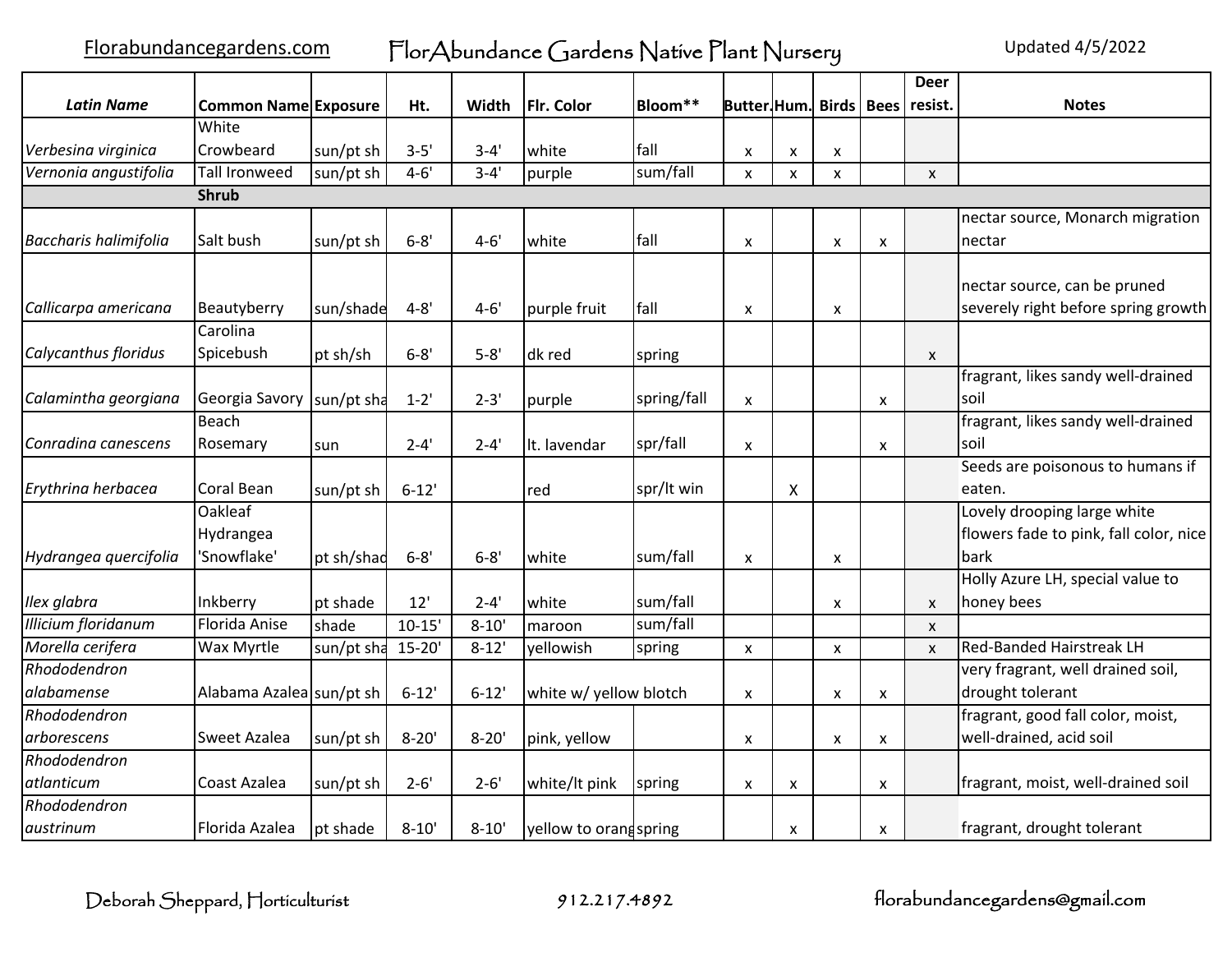Florabundancegardens.com FlorAbundance Gardens Native Plant Nursery Updated 4/5/2022

|                        |                             |            |             |             |                          |            |                                 |                           |                           |   | <b>Deer</b>  |                                     |
|------------------------|-----------------------------|------------|-------------|-------------|--------------------------|------------|---------------------------------|---------------------------|---------------------------|---|--------------|-------------------------------------|
| <b>Latin Name</b>      | <b>Common Name Exposure</b> |            | Ht.         | Width       | <b>Flr. Color</b>        | Bloom**    | <b>Butter Hum.</b> Birds   Bees |                           |                           |   | resist.      | <b>Notes</b>                        |
| Rhododendron           | Piedmont                    |            |             |             |                          |            |                                 |                           |                           |   |              |                                     |
| canescens              | Azalea                      | sun/pt sh  | $6 - 10'$   | $6 - 10'$   | white to lt. pint spring |            | X                               | $\boldsymbol{\mathsf{x}}$ |                           | x |              | fragrant, moist, well drained soil  |
| Rhododendron           |                             |            |             |             |                          |            |                                 |                           |                           |   |              |                                     |
| flammeum               | Oconee Azalea               | part shade | $6 - 8'$    | $6 - 8'$    | yellow, orange, spring   |            | x                               | X                         |                           | X |              | fragrant, moist, well drained soil  |
| Rhododendron           |                             |            |             |             |                          |            |                                 |                           |                           |   |              |                                     |
| viscosum               | Swamp Azalea                | sun/pt sh  | $2 - 8'$    | $3 - 8'$    | white                    | spring/sum |                                 |                           |                           |   |              | fragrant, moist to wet soil         |
|                        |                             |            |             |             |                          |            |                                 |                           |                           |   |              | Red-Banded Hairstreak LH, special   |
|                        |                             |            |             |             |                          |            |                                 |                           |                           |   |              | value to native & honey bees,       |
| <b>Rhus copallinum</b> | <b>Winged Sumac</b>         | sun        | $5 - 8'$    | $3 - 4'$    | red berries              | summer     |                                 |                           | X                         |   | $\mathsf{x}$ | nesting for native bees             |
|                        |                             |            |             |             |                          |            |                                 |                           |                           |   |              | nectar source, nesting for native   |
| Sambucus canadensis    | Elderberry                  | sun/pt sh  | $5 - 8'$    | $3 - 4'$    | white                    | summer     | X                               | $\boldsymbol{\mathsf{x}}$ | $\boldsymbol{\mathsf{x}}$ |   |              | bees, attracts predatory insects    |
|                        |                             |            |             |             |                          |            |                                 |                           |                           |   |              | Yucca Giant-Skipper, Cofaqui Giant- |
| Yucca filamentosa      | Yucca                       | sun/pt sh  | $8 - 12'$   | $3 - 6'$    | white                    | spr/sum    | X                               | $\boldsymbol{\mathsf{x}}$ |                           |   | $\mathsf{x}$ | Skipper LH                          |
|                        | <b>Tree</b>                 |            |             |             |                          |            |                                 |                           |                           |   |              |                                     |
|                        |                             |            |             |             |                          |            |                                 |                           |                           |   |              | Cecropia Silkmoth LH, special value |
| Acer negundo           | <b>Box Elder</b>            | sun        | 35-60       |             | yellow/green             | spr        |                                 |                           | $\boldsymbol{\mathsf{x}}$ |   |              | to honey bees                       |
| Acer rubrum            | <b>Red Maple</b>            | sun/pt sh  | $50 - 120'$ | $30 - 40'$  | red                      | spring     | $\pmb{\times}$                  |                           | $\boldsymbol{\mathsf{x}}$ |   |              |                                     |
| Betula nigra           | <b>River Birch</b>          | sun        | 50-90'      | 30'         | yellowish                | spring     | X                               |                           | $\boldsymbol{\mathsf{x}}$ |   | $\mathsf{x}$ | Mourning Cloak LH                   |
|                        | Southern                    |            |             |             |                          |            |                                 |                           |                           |   |              |                                     |
| Catalpa bignonioides   | Catalpa                     | pt shade   | $25 - 40'$  | $25 - 40'$  | white                    | spr/sum    |                                 |                           |                           | X |              | special value to honey bees         |
|                        |                             |            |             |             |                          |            |                                 |                           |                           |   |              | nectar source, special value to     |
|                        |                             |            |             |             |                          |            |                                 |                           |                           |   |              | native & honey bees, nesting for    |
| Cercis canadensis      | Eastern Redbud sun/pt sh    |            | $20 - 35'$  | $15 - 25 -$ | rosy purple              | llt win    | X                               |                           | X                         |   |              | native bees                         |
|                        |                             |            |             |             |                          |            |                                 |                           |                           |   |              | Eastern Tiger & Viceroy             |
| Fraxinus americana     | American Ash                | sun        | $50 - 80'$  | 40-50'      |                          |            | X                               |                           | X                         |   |              | Swallowtail LH                      |
|                        |                             |            |             |             |                          |            |                                 |                           |                           |   |              | evergreen, likes moist, well-       |
| Gordonia lasianthus    | Loblolly Bay                | sun/pt sh  | 35-70'      |             | white                    | sum/fall   |                                 | $\boldsymbol{\mathsf{x}}$ | X                         | X | X            | drained soil                        |
|                        |                             |            |             |             |                          |            |                                 |                           |                           |   |              | Holly Azure & Henrys Elfin LH,      |
| Ilex vomitoria         | <b>Yaupon Holly</b>         | sun/shade  | $20 - 25'$  | 20'         | white                    | spring     | x                               |                           | X                         |   | $\mathsf{x}$ | nectar source                       |
|                        |                             |            |             |             |                          |            |                                 |                           |                           |   |              |                                     |
|                        | Southern Red                |            |             |             |                          |            |                                 |                           |                           |   |              | Juniper Hairstreak var Sweadner's   |
| Juniperus silicicola   | Cedar                       | Isun       | 40'         | $10 - 20'$  | blue berries             | sum/fall   | X                               |                           | $\boldsymbol{\mathsf{x}}$ |   | X            | & Olive Butterfly LH, nesting site  |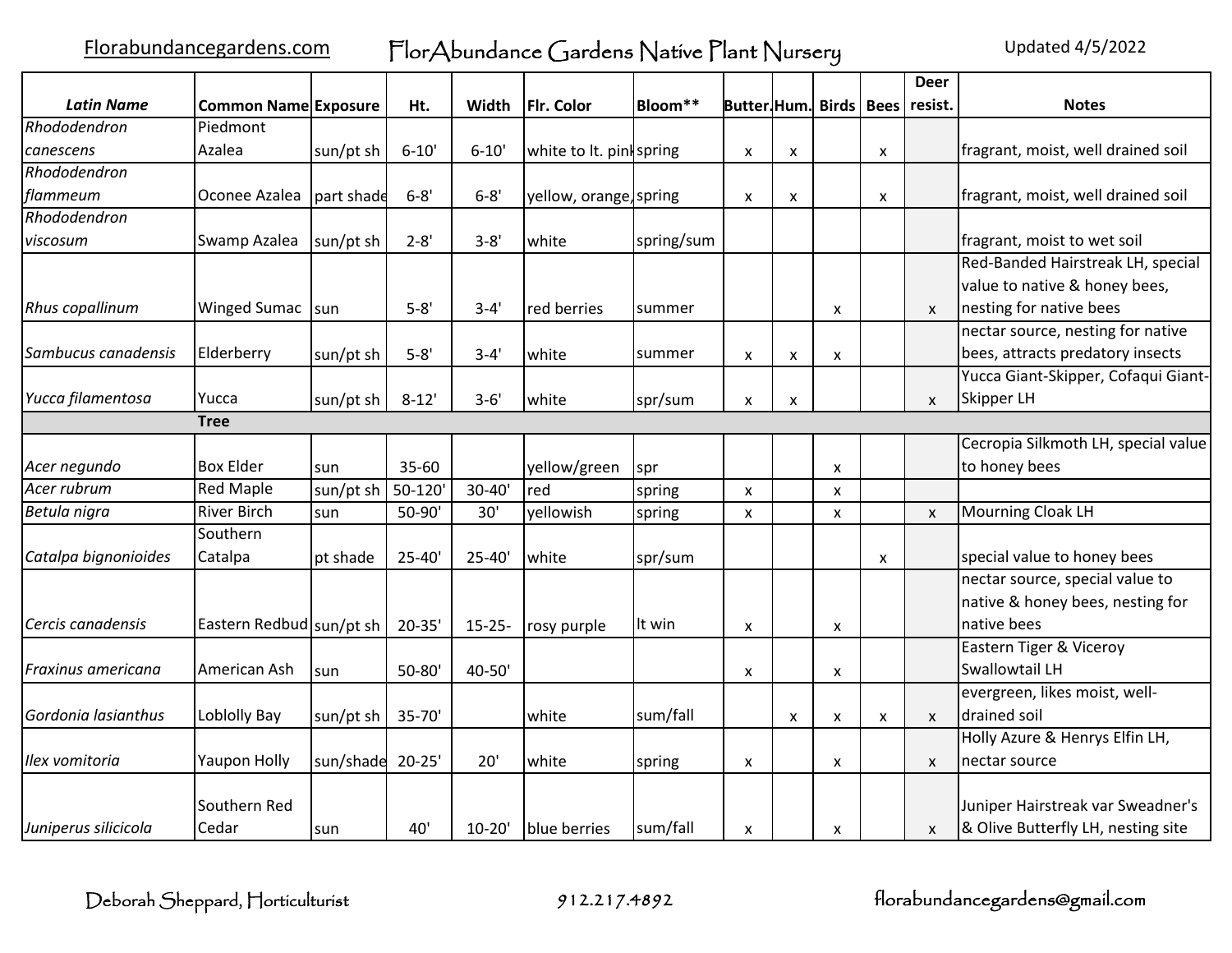|                                  |                             |                     |            |            |                        |         |                           |                |                           |   | <b>Deer</b>               |                                      |
|----------------------------------|-----------------------------|---------------------|------------|------------|------------------------|---------|---------------------------|----------------|---------------------------|---|---------------------------|--------------------------------------|
| <b>Latin Name</b>                | <b>Common Name Exposure</b> |                     | Ht.        | Width      | <b>Flr. Color</b>      | Bloom** | <b>Butter Hum.</b>        |                |                           |   | Birds   Bees   resist.    | <b>Notes</b>                         |
|                                  |                             |                     |            |            |                        |         |                           |                |                           |   |                           |                                      |
|                                  |                             |                     |            |            |                        |         |                           |                |                           |   |                           | Eastern tiger swallowtail & Viceroy  |
| Liriodendron tulipifera          | <b>Tulip Tree</b>           | sun/pt sh/          | 100'       |            | yellow, green          | spr/sum | $\boldsymbol{\mathsf{x}}$ | X              | $\pmb{\mathsf{X}}$        | X |                           | LH, special value to honey bees      |
|                                  | American                    |                     |            |            |                        |         |                           |                |                           |   |                           | nesting site, seed balls attract     |
| Liquidambar styraciflua Sweetgum |                             | sun                 | 75-130'    |            |                        |         |                           |                | x                         |   | X                         | several bird species                 |
|                                  | Southern                    |                     |            |            |                        |         |                           |                |                           |   |                           |                                      |
| Magnolia grandiflora             | Magnolia                    | sun/shade           | 60'        | 30'        | white                  | spr/sum |                           |                | x                         |   | $\mathsf{x}$              | Iseed for birds                      |
|                                  |                             |                     |            |            |                        |         |                           |                |                           |   |                           | Spicebush & Palamedes                |
|                                  | Sweet Bay                   |                     |            |            |                        |         |                           |                |                           |   |                           | swallowtails, nectar source for      |
| Magnolia virginiana              | Magnolia                    | sun/pt sh           | 60'        | 25'        | white                  | spr/sum | X                         |                | X                         |   | $\mathsf{x}$              | moths and beetles                    |
| Persea palustris                 | Swamp Bay                   | sun/pt sh           | $12 - 25'$ |            | yellow                 | spring  | $\boldsymbol{\mathsf{x}}$ |                | X                         |   |                           | wet to dry, peaty to sandy soils     |
|                                  |                             |                     |            |            |                        |         |                           |                |                           |   |                           | Eastern tiger swallowtail LH, nectar |
|                                  |                             |                     |            |            |                        |         |                           |                |                           |   |                           | source, deer resistant, special      |
| Prunus caroliniana               | Cherry laurel               | sun/pt sh   15-20'  |            |            | white                  | spr     |                           |                | X                         |   | $\mathsf{x}$              | value to native bees                 |
|                                  | Eastern White               |                     |            |            |                        |         |                           |                |                           |   |                           | attracts birds & mammals for food    |
| Pinus strobus                    | Pine                        | sun/pt sh/          | 100'       |            | red,pink,yel           | spr/sum |                           |                | X                         |   |                           | and shelter                          |
|                                  | Mixed native                |                     |            |            |                        |         |                           |                |                           |   |                           | attracts birds & mammals for food    |
| Quercus spp.                     | oaks                        | sun/pt sh           | varies     | varies     |                        |         |                           |                | X                         |   | $\boldsymbol{\mathsf{x}}$ | and shelter                          |
| Quercus nigra                    | <b>Water Oak</b>            | pt sh               | 40-60'     | 27'        | yellow                 | spr/sum |                           |                |                           |   | $\mathsf{x}$              |                                      |
|                                  | Swamp                       |                     |            |            |                        |         |                           |                |                           |   |                           | Horaces & Juvenal's Duskywings,      |
| Quercus michauxii                | <b>Chestnut Oak</b>         | pt sh               | 48-100'    |            | yellow                 | spr]    | X                         |                | $\boldsymbol{\mathsf{x}}$ |   |                           | Banded & White M Hairstreak LH       |
| Quercus palustris                | Pin Oak                     | sun/pt sh/          | 60-70'     |            | yellow/green           | spr/sum | $\boldsymbol{\mathsf{x}}$ | $\pmb{\times}$ | $\mathsf{x}$              |   |                           |                                      |
|                                  |                             |                     |            |            |                        |         |                           |                |                           |   |                           | White M Hairstreak, Horaces          |
| Quercus phellos                  | Willow Oak                  | pt shade            | 72-100'    |            | yellow                 | spring  | X                         |                | X                         |   |                           | Duskywing LH                         |
|                                  |                             |                     |            |            |                        |         |                           |                |                           |   |                           | nectar source, habitat for reptiles, |
| Sabal palmetto                   | Cabbage Palm                | sun                 | $30 - 40'$ |            | white                  | summer  | $\boldsymbol{\mathsf{x}}$ |                | X                         |   | $\boldsymbol{\mathsf{x}}$ | insects, mammals, birds              |
|                                  |                             |                     |            |            |                        |         |                           |                |                           |   |                           | Viceroy, Red-Spottd Purple, E.       |
|                                  |                             |                     |            |            |                        |         |                           |                |                           |   |                           | Tiger Swallowtail, Striped           |
|                                  | <b>Coastal Plain</b>        |                     |            |            |                        |         |                           |                |                           |   |                           | Hairstreak LH, special value to      |
| Salix caroliniana                | Willow                      | pt shade            | Shrub      |            | green                  | spring  |                           |                |                           | X |                           | native bees                          |
|                                  |                             |                     |            |            |                        |         |                           |                |                           |   |                           | special value to native bees, wet    |
| Taxodium distichum               | <b>Bald Cypress</b>         | sun/pt sh   70-100' |            | $25 - 35'$ | silvery, purple spring |         |                           |                | X                         |   | $\mathsf{x}$              | soils of stream banks & swamps       |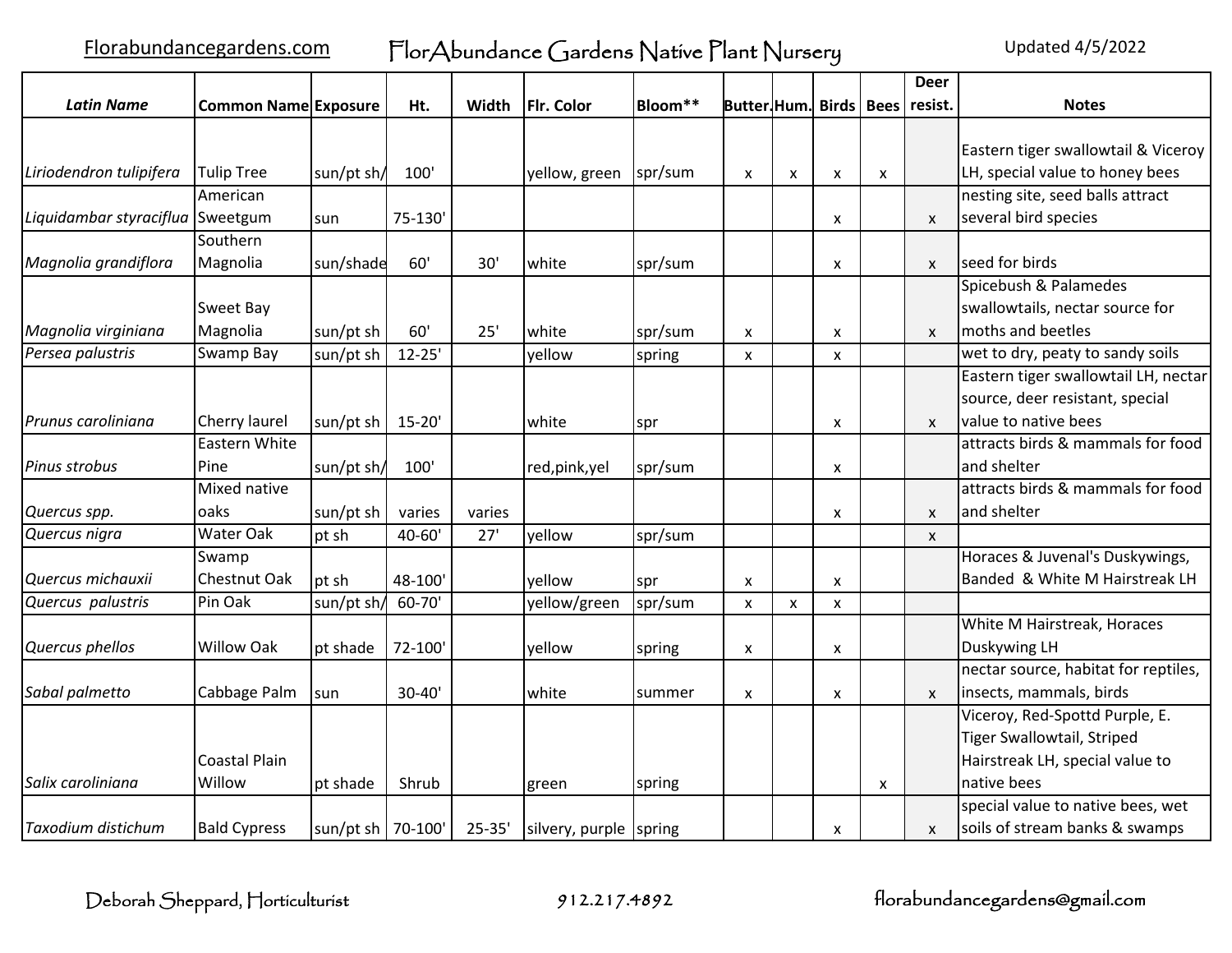|                           |                             |            |            |          |                      |          |                                 |                    |   |                    | <b>Deer</b>  |                                    |
|---------------------------|-----------------------------|------------|------------|----------|----------------------|----------|---------------------------------|--------------------|---|--------------------|--------------|------------------------------------|
| <b>Latin Name</b>         | <b>Common Name Exposure</b> |            | Ht.        | Width    | Flr. Color           | Bloom**  | <b>Butter Hum.</b> Birds   Bees |                    |   |                    | resist.      | <b>Notes</b>                       |
| <b>Non-Georgia Native</b> |                             |            |            |          |                      |          |                                 |                    |   |                    |              |                                    |
| <b>Plants</b>             |                             |            |            |          |                      |          |                                 |                    |   |                    |              |                                    |
|                           | <b>Hardy Tropical</b>       |            |            |          |                      |          |                                 |                    |   |                    |              |                                    |
|                           |                             |            |            |          |                      |          |                                 |                    |   |                    |              | nectar source, protective habitat  |
|                           |                             |            |            |          |                      |          |                                 |                    |   |                    |              | for birds & small animals. Drought |
| Agave americana           | <b>Century Plant</b>        | sun        | $2 - 6'$   | $3 - 7'$ | white                |          |                                 | X                  | X |                    | X            | tol.                               |
| Alocasia macrorrhiza      | Elephant ear                | shade      | $4 - 5'$   | $2 - 3'$ | cream                | summer   |                                 |                    |   |                    | X            |                                    |
|                           | Tree Elephant               |            |            |          |                      |          |                                 |                    |   |                    |              |                                    |
| Alocasia species          | Ear                         | shade      | $4 - 8'$   | $3 - 6'$ |                      |          |                                 |                    |   |                    | X            |                                    |
| Aloe species              | Aloes                       | sun/pt sh  | $1 - 3'$   | 1'2'     | orange               | summer   |                                 | $\pmb{\mathsf{x}}$ |   |                    |              | drought tolerant                   |
| Alpinia zerumbet          |                             |            |            |          |                      |          |                                 |                    |   |                    |              |                                    |
| 'Variegata'               | <b>Shell Ginger</b>         | sun/pt sh  | $3 - 4'$   | spreads  | white                | summer   |                                 |                    |   |                    |              | showiy foliage                     |
| Canna 'Bengal Tiger'      | Canna Lily                  | sun/pt sh  | $2 - 8'$   | $1 - 4'$ | orange               | sum/fall | X                               | $\pmb{\chi}$       |   | X                  |              | needs regular water                |
|                           | Mango Canna                 |            |            |          |                      |          |                                 |                    |   |                    |              |                                    |
| Canna x generalis         | Lily                        | sun/pt sh  | $3 - 4'$   | $1 - 2'$ | mango                | sum/fall | x                               | X                  |   | X                  |              | needs regular water                |
| Canna x generalis         | Ivory Canna Lily sun/pt sh  |            | $1.5 - 2'$ | $2 - 4'$ | ivory                | sum/fall | X                               | X                  |   | $\pmb{\mathsf{X}}$ |              | needs regular water                |
|                           | <b>Black Knight</b>         |            |            |          |                      |          |                                 |                    |   |                    |              | Dramatic burgundy foliage. keep    |
| Canna x generalis         | Canna Lily                  | sun/pt sh  | $4 - 6'$   | $2 - 4'$ | red                  | sum/fall | X                               | X                  |   | $\pmb{\mathsf{x}}$ |              | well watered                       |
| Colocasia esculenta       | Taro                        | shade      | $2 - 4'$   | $3 - 5'$ | cream                | summer   |                                 |                    |   |                    | $\mathsf{x}$ | needs regular water                |
|                           |                             |            |            |          |                      |          |                                 |                    |   |                    |              | mark where you plant -dissappears  |
| Curcuma sps.              | <b>Hidden Ginger</b>        | pt sh/sh   | $2 - 3'$   | 2'3'     | pale pink            | summer   | x                               |                    | X | X                  |              | in win.                            |
|                           |                             |            |            |          |                      |          |                                 |                    |   |                    |              | mark where you plant -dissappears  |
| Curcuma 'Hot Lips'        | Hidden Ginger               | pt sh/sh   | $4 - 5'$   | 4'5'     | hot pink             | summer   | x                               |                    | X | X                  |              | in win.                            |
| Cycas revoluta            | Sago Palm                   | pt sh      | $3 - 5'$   | $3 - 4'$ | orange               | summer   |                                 |                    |   |                    |              |                                    |
|                           |                             |            |            |          |                      |          |                                 |                    |   |                    |              | lovely ground cover for moist      |
| Elettaria cardamomum      | Cardamom                    | pt sh/sh   | $3 - 4'$   | $2 - 3'$ | cream                | summer   |                                 |                    |   |                    |              | shade                              |
|                           | White butterfly             |            |            |          |                      |          |                                 |                    |   |                    |              |                                    |
| Hedychium coronarium      | Ginger                      | pt sh/sh   | $3 - 5'$   | $2 - 5'$ | white                | summer   | x                               | X                  |   |                    |              |                                    |
| Musa acuminata            | Banana                      | sun/pt sh  | 12'        | spreads  |                      |          |                                 |                    |   |                    |              | heavy feeder, likes moisture       |
| Neomarica gracilis        | <b>Walking Iris</b>         | pt sh/shad | $2 - 3'$   | spreads  | white w/purplesummer |          |                                 |                    |   |                    |              | prefers moist, sandy soil          |
| Odontonema                | Firespike,                  |            |            |          |                      |          |                                 |                    |   |                    |              | liks well-drained soil, some       |
| cuspidatum                | <b>Cardinal Guard</b>       | sun/pt sh  | $4 - 6'$   | $1 - 3'$ | red                  | fall     | x                               | X                  |   |                    |              | drought and salt tolerance         |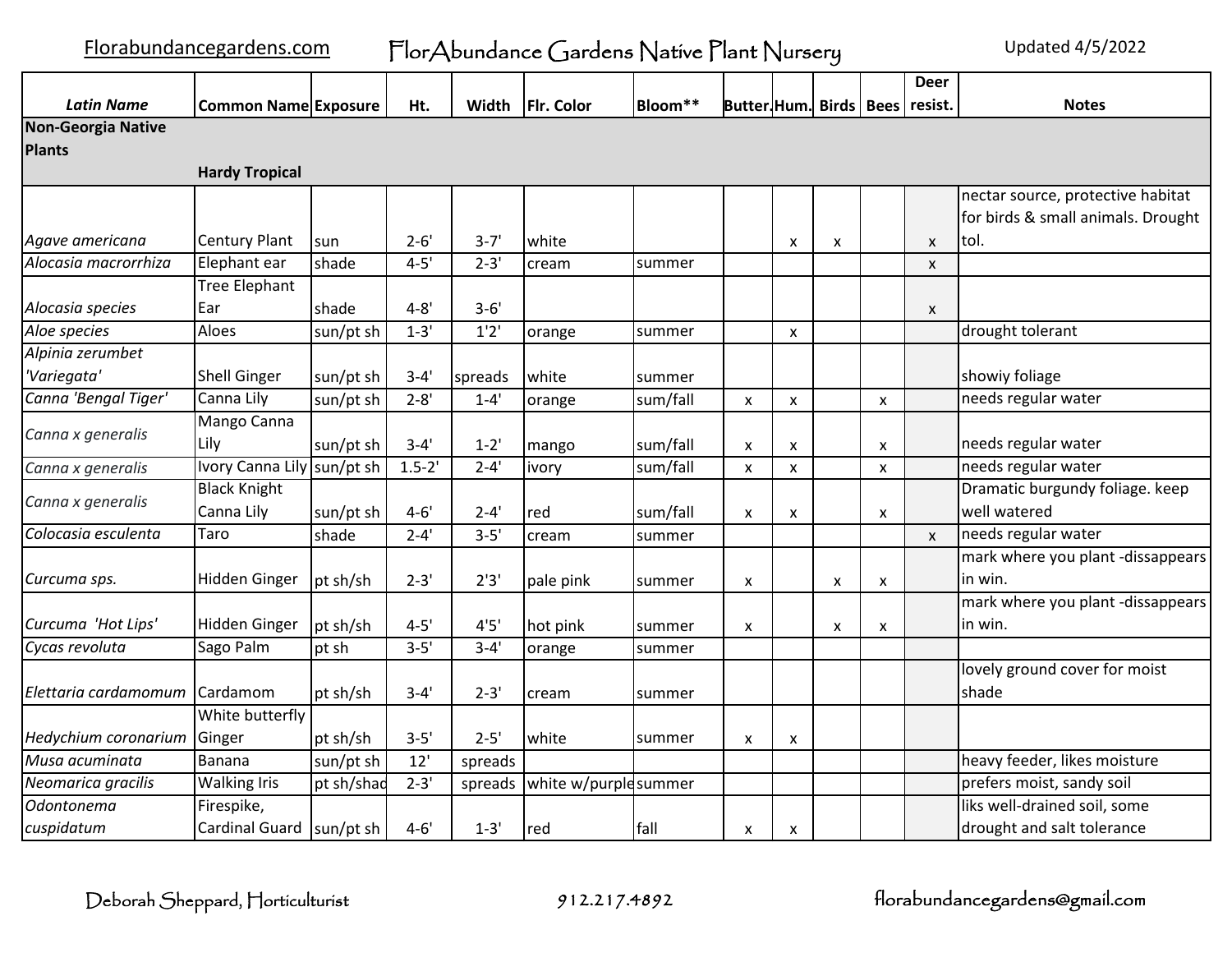Florabundancegardens.com FlorAbundance Gardens Native Plant Nursery Updated 4/5/2022

|                        |                             |               |            |                 |                                                             |            |                                 |   |   | <b>Deer</b>  |                                       |
|------------------------|-----------------------------|---------------|------------|-----------------|-------------------------------------------------------------|------------|---------------------------------|---|---|--------------|---------------------------------------|
| <b>Latin Name</b>      | <b>Common Name Exposure</b> |               | Ht.        | Width           | Flr. Color                                                  | Bloom**    | <b>Butter Hum. Birds   Bees</b> |   |   | resist.      | <b>Notes</b>                          |
|                        | Succulent                   |               |            |                 |                                                             |            |                                 |   |   |              |                                       |
| Succulents             | varieties                   |               |            |                 | sun/pt sh Large Selection in individual pots and containers |            |                                 |   |   | $\mathsf{x}$ | drought tolerant                      |
|                        | Pinecone                    |               |            |                 |                                                             |            |                                 |   |   |              |                                       |
| Zingiber sp.           | ginger                      | sun/pt sh     | $3 - 4'$   | $3 - 5'$        | red, white                                                  | sum/fall   |                                 |   |   |              | likes moist, well-drained soil        |
|                        | Heritage                    |               |            |                 |                                                             |            |                                 |   |   |              |                                       |
|                        | tree/shrub                  |               |            |                 |                                                             |            |                                 |   |   |              |                                       |
| Crinum americanum      | Crinum Lily                 | sun/pt sh     | $2 - 4'$   | $2 - 5'$        | white                                                       | It spr/sum |                                 | X |   |              | water garden, bog or pond             |
|                        |                             |               |            |                 |                                                             |            |                                 |   |   |              | well-drained soil, some deer and      |
| Eriobotrya japonica    | Loquat                      | pt sh/sh      | 20'        | prunable yellow |                                                             | spring     |                                 |   |   | $\mathsf{x}$ | salt tolerance.                       |
|                        |                             |               |            |                 |                                                             |            |                                 |   |   |              | very fragrant, needs rich, acid soil, |
| Gardenia sp            | Large leaved                | pt sh         | $4 - 8'$   | $4 - 8'$        | white                                                       | spr/sum    |                                 |   |   | X            | some deer resistance                  |
|                        | Confederate                 |               |            |                 |                                                             |            |                                 |   |   |              |                                       |
| Hibiscus mutabilis     | Rose                        | sun/pt sur    | $6 - 15'$  | $6 - 10'$       | pink                                                        | sum/fall   | X                               |   |   |              | deer resistant                        |
|                        | Evergreen                   |               |            |                 |                                                             |            |                                 |   |   |              |                                       |
| Rhododendron           | Indica Azalea               | sun/shade5-8' |            | $5 - 8'$        | pink                                                        | spring     |                                 | X | X |              |                                       |
|                        | Houseplant                  |               |            |                 |                                                             |            |                                 |   |   |              |                                       |
| Sansevieria spp        | Snake Plant                 |               |            |                 |                                                             |            |                                 |   |   | X            |                                       |
| Stromanthe thalia      | Peace Lily                  | pt sh/sh      | $2 - 3'$   | $3 - 4'$        | red                                                         | spring     |                                 |   |   | $\mathsf{x}$ |                                       |
|                        | Perennial                   |               |            |                 |                                                             |            |                                 |   |   |              |                                       |
|                        |                             |               |            |                 |                                                             |            |                                 |   |   |              | needs well-drained soil, drought      |
| Achillea millefolium   | Yarrow                      | sun           | $1 - 3'$   | $1 - 3'$        | cream, white                                                | summer     | X                               |   | X | $\mathsf{x}$ | tol.                                  |
| Allium tuberosum       | <b>Garlic Chives</b>        | sun           | $4 - 6"$   | 1'              | cream                                                       | summer     |                                 |   |   | X            | drought tolerant                      |
| Crocosmia aurea        | Montbretia                  | pt sh/sh      | $1 - 2'$   | $2 - 3'$        | orange                                                      | fall       | X                               | X |   |              |                                       |
|                        |                             |               |            |                 |                                                             |            |                                 |   |   |              | easy to grow, spreads some,           |
| Dietes iridioides      | African Iris                | sun/pt sh     | $2 - 4'$   | $1 - 2'$        | white w/ purplespr/sum                                      |            |                                 |   |   | $\mathsf{x}$ | drought tolerant                      |
| Festuca glauca 'Elijah | Elijah Blue                 |               |            |                 |                                                             |            |                                 |   |   |              | silvery blue, grass-like, drought     |
| Blue"                  | Fescue                      | sun/pt sh     | $10 - 12"$ | $1 - 2'$        | green, tan                                                  |            | X                               |   |   | $\mathsf{x}$ | tolerant, needs good drainage         |
| Helleborus orientalis  | Lenton Rose                 | shade         | $1 - 2'$   | $2 - 3'$        | cream                                                       | winter     |                                 |   |   |              |                                       |
| Hippeastrum sp.        | Amaryllis sp.               |               | $1 - 1.5'$ | $1 - 2'$        | red & white                                                 | spring     |                                 |   |   | $\mathsf{x}$ | spreads over time                     |
|                        |                             |               |            |                 |                                                             |            |                                 |   |   |              | South Florida and the Keys,           |
| Hymenocallis latifolia | Spider Lily                 | sun/pt sh     | $2 - 3'$   | $2 - 3'$        | white                                                       | summer     | X                               | X |   |              | mangrove swamps                       |
| Iris germanica 'Ruby   |                             |               |            |                 |                                                             |            |                                 |   |   |              |                                       |
| Mine'                  | <b>Bronze Iris</b>          | sun/pt sh     | 3'         | $1 - 3'$        | <b>bronze</b>                                               | spring     |                                 |   |   | X            | needs good drainage                   |

Deborah Sheppard, Horticulturist 912.217.4892 florabundancegardens@gmail.com